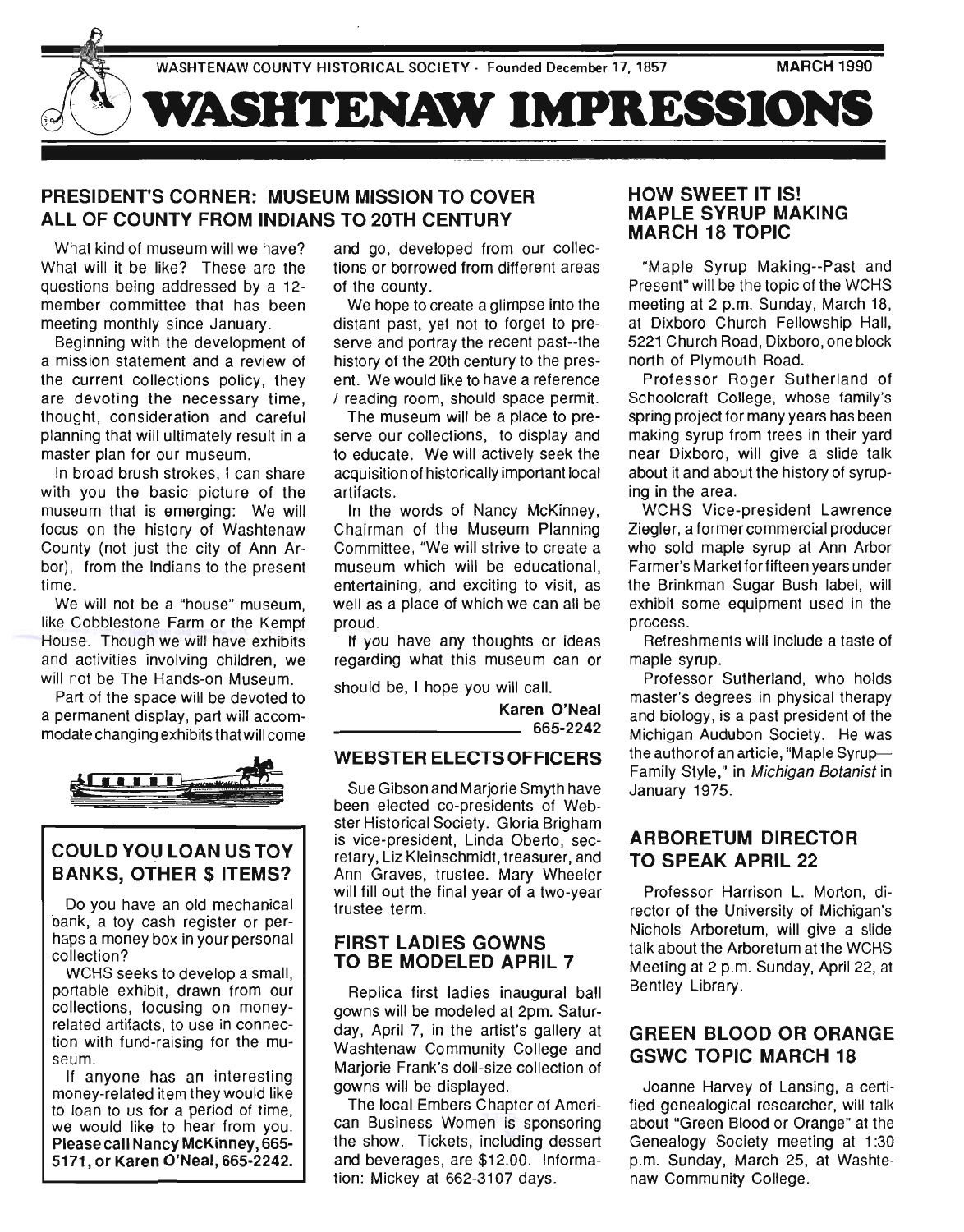# **TAPPAN'S 1854 OBSERVATORY THRUST U-M TO FOREFRONT OF HIGHER EDUCATION**

The old U-M Observatory is one of the most important buildings in Ann Arbor and certainly the most important old building on the U-M Campus because of its identification with Henry Philip Tappan, Dr. Margaret Steneck told the February WCHS audience.

The meeting was held in the U-M's restored 1854 Detroit Observatory on the hill near University Hospitals. The speakers were Professor Nicholas and Dr. Margaret Steneck who have been engaged in its restoration since 1976.

Tappan came to the U-M in 1853 when the University of Michigan was on the verge of collapse. When the University was re-established under the state constitution in 1837, it did not provide for a chief executive, a notable lack.

"The University ground along during the 1840s but it could not grow. It remained a small student body, a small number of faculty.

"Following the constitutional convention of 1850 which provided for a president, the Board of Regents offered the Reverend Henry Philip Tappan the job as first president.

"He accepted because he felt he would be able to carry out his vision of what a university ought to be, because, in Tappan's view, there was no university worthy of that name in the United States.

"The observatory was the first building that Tappan was going to construct. It was going to be the most important physical embodiment of what he came to do.

"His idea was that he would bring the German model of a university to America.

"In December, Tappan made his inaugural address in the old First Presbyterian Church and he laid out his plans for the university that he envisioned.

"As soon as it was over, a wealthy Detroit businessman and lawyer, Henry Walker, came up to him and said, 'Mr. President, what can I do to help?' Tappan said, 'Build me an observatory.'

"That may seem strange by today's standards. Why not a physics laboratory or a chemical lab? Astronomy is



Michigan Historical Collections. Bentley Library **U-M OBSERVATORY WITH ATTACHED HOUSE, 1888** 

not considered on the cutting edge of science today, but in the mid-nineteenth century it was still queen of the sciences, the scientific heart of a university ."

Walker got the Detroit businessmen together, had Tappan come and talk to them and within a couple of weeks Tappan had the \$15,000 that he needed to build the observatory.

Walker gave \$4,000 for a telescope. Tappan was so anxious to get it he took Walker and went to New York to order it.

''They went to the workshop of Henry Fitz, principal telescope maker in this country at the time, and commissioned him to build a 12-inch refracting telescope. Compared to today's that's a pygmy but at the time there were only two larger in the world at Harvard and the Imperial Russian Observatory.

"Other observatories, even all those in Germany which were on the forefront of astronomical observation, were not larger than this U-M telescope, so you could see that Michigan was going into astronomy in a very big way.

"The other telescope that you needed in order to have a well-equipped observatory was a transit instrument or a meridian circle telescope for fixing the position of stars in the sky.

"An instrument of that complexity was not made in the United States at that time, so Tappan went to Germany where he talked with the head

astronomer Enke at the Royal Observatory in Berlin.

"Enke advised the firm of Pistor and Martin to build the meridian circle telescope and Tappan put in an order. It is solid brass and virtually the same today as then. The only things missing are the whale oil lamps that used to light it.

''Tappan also requested an astronomical clock which you also need. It has been restored and it's in the director's office at Bentley Library.

"As important as the telescope that Tappan got from Germany was the astronomer, Franz Brunnow, who was first assistant to Enke and therefore, one of the principal astronomers in Germany.

"He persuaded Brunnow to come to the American frontier to set up this observatory and be responsible, as the first director of what we would now call the Detroit Observatory because Detroit paid a majority of the funds although Ann Arbor put in a goodly chunk also.

"So Brunnow came and saw to the installation of these telescopes. Neither one worked perfectly, ever. He was constantly making adjustments and working on them, but they served their purpose and a great deal of work was done with them.

"Tappan's idea of a model university was that these instruments would not be simply for. professional faculty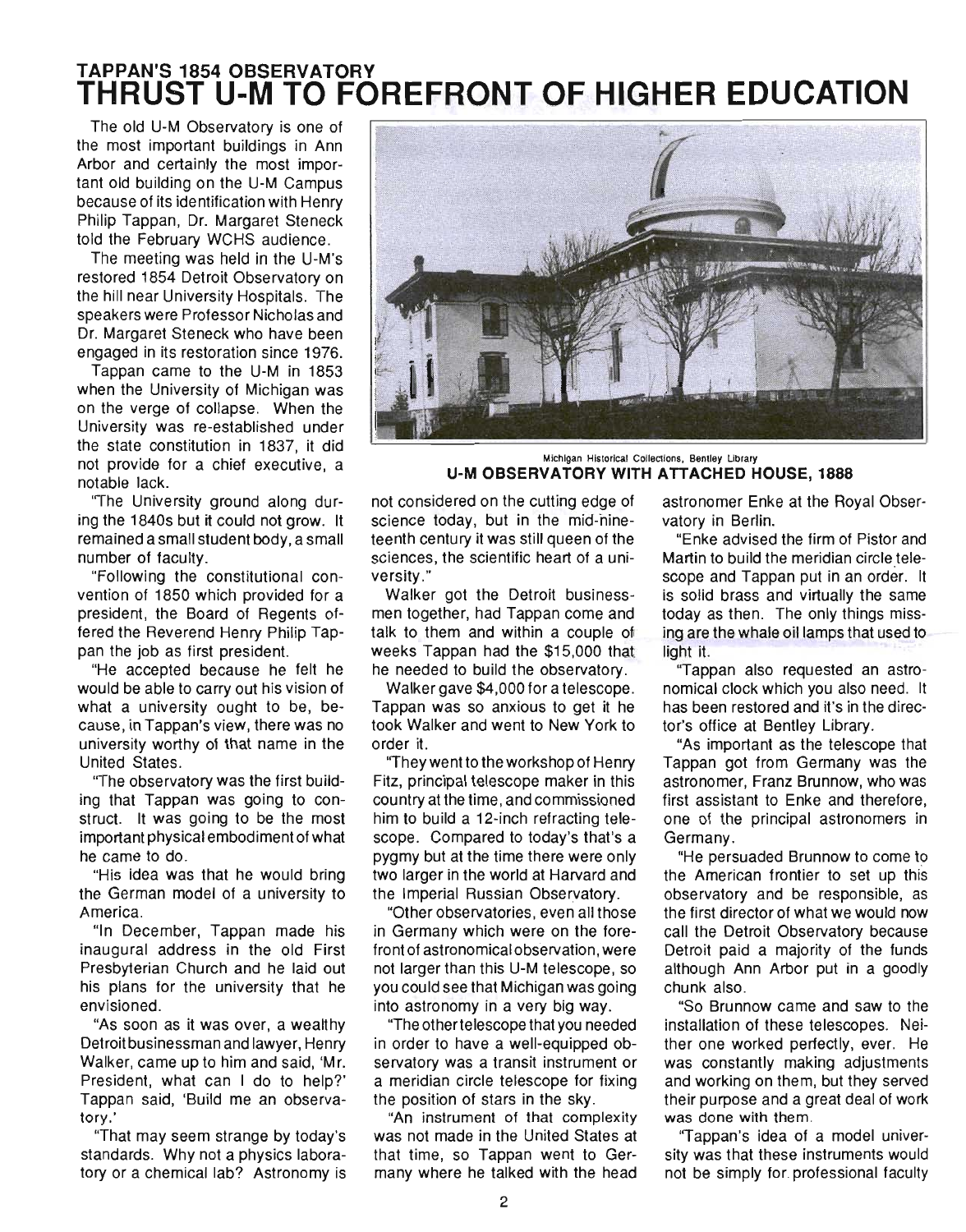research as at Harvard--they were to be used by students as well. Brunnow was always a teaching scientist as were all the others that Tappan and his successors collected here."

When Tappan came back to Ann Arbor he was absolutely furious about the site the Regents chose for the observatory--it wasn't even part of Ann Arbor.

When Brunnow came there was really nothing between the observatory and the campus but a swamp, called a "cathole," that had to be crossed to get to the observatory.

"Of course, in winter it meant trudging through snow to get up here. The building is unheated because you cannot have heat in the telescope rooms. In the depth of winter Brunnow could not work and you're a halfmile or more from central campus.

"Had he had his way, Tappan would have put it right down in the middle of the Diag--right in the middle of campus which is where the German universities placed theirs. Fortunately, he did not have his way or it would have been ripped down long ago.

"Michigan was the place to come for astronomy throughout the rest of the 19th century. Some of the most important astronomers of the later 19th century were trained here at Michigan. The most important of these was James Craig Watson."

She showed slides of the 1856 Jasper Cropsey paintings of the observatory and the central campus and the earliest photo of the former. Cropsey, later one of the Hudson River School of painters, came through Ann Arbor as an itinerant painter. The two paintings are now very valuable.

"The major 12-inch telescope is located on tope of a pillar that you see in the center of the building. The pillar goes all the way down to hard clay, not bedrock, because we don't have bedrock accessible in Ann Arbor.

"The telescope is located on a pillar to get rid of any vibration. It never did, however, because the railroad just runs too close to the observatory.

"Everything in the old observatory is hand-rotated. The astronomer's chair upstairs works by pulleys and just pushing it around. Nick will show you the mechanism that rotates the dome.

"That's one reasons why this build-

ing is so important--nobody updated it. We have gone to other 19th century observatories in this country and abroad. If they have kept their observatory intact, they have electrified the dome. You push a button and it goes around. Ours is in pristine condition.

The chronograph, just outside the meridian circle room, though not original with the two telescopes, came not long after. It was used in plotting the position of the stars.

Watson became director when Brunnow left with Tappan in 1863. "Tappan's work was not complete. It was going along nicely. He had the observatory built. He had the chemical laboratory built, which was another part of his plan."

"He has brought in marvelous faculty members such as Frieze, Andrew Dixon White, Alexander Winchell. And in 1863 Tappan was fired by the Board of Regents, the only U-M president ever to be fired.

''Tappan's observatory was the object of attack from the moment it was proposed until he left. The man who led the attack on it was the editor and owner of the Detroit Free Press, Wilbur Storey.

"Storey did not like Tappan's observatory and he felt it, Tappan and his German astronomer ought to be booted out of town.

"Storey was a self-made man who was a radical Democrat and he was fearless in opposing any policy he did not like in his paper.

"Storey hated anything that smacked of what he called 'codfish eastern effeminacy.' He attacked everything he didn't like about Tappan and he disliked Tappan from the moment Tappan came--his eastern accent, his manners, his intellectual orientation, but above all else he detested the preSident's admiration for things Prussian.

''There is some irony in Storey's criticism of Tappan's desire to bring the Prussian system of higher education to America because the Michigan education system was modeled on the Prussian system.

Both Pierce and Crary who influenced the Michigan system and Tappan in New York had been influenced by the same writing and had the same model in mind of a complete educational system, public supported, statefunded, from kindergarten all the way through university. Tappan knew that when he came.

"Storey and Tappan did not disagree on state funding for education. Storey as a man of the people believed firmly in that but he did not think that the capstone of the system ought to be an elite university."

He thought Tappan ought to be training the everyday businessmen and lawyers who would go back to their towns and be the bulwarks of their community.

"An observatory was an elite institution if you considered the advancement of knowledge an elitist activity. We have had problems throughout our history defining what the role of the University ought to be. Should it be a research institution in all fields or should it simply disseminate knowledge that is already in hand?

"Of course Tappan had in mind a modem research institution of today which is something very different than a small college.

"Other Democratic papers in the state picked up on Storey's lead."

A Lansing Journal reporter, after a speech by Tappan, referred to "his magnificence, the chancellor." He wrote, "Of all the imitations of English aristocracy, German mysticism, Prussian imperiousness, and Parisian nonsensity, he is altogether the most un-Americanized, the most completely foreignized specimen of an admirable Yankee we have ever seen."

"His thought, his oratory, his conversation, his social manners, his walk, even his very prayers are senseless mimicry of the follies of a rotten aristocracy over the sea," the reporter concluded.

"This is typical of the grilling Tappan received in the hostile press. Tappan was never without courage, but reading this week after week and reading of himself as a 'thorough unmitigated ass' or his faculty as 'toadying pimps and fools' was a very new experience for Tappan.

"He ably defended his University and his observatory around the state. These defenses are very important to us because Tappan explained his view of what a university ought to be and we have them because they were taken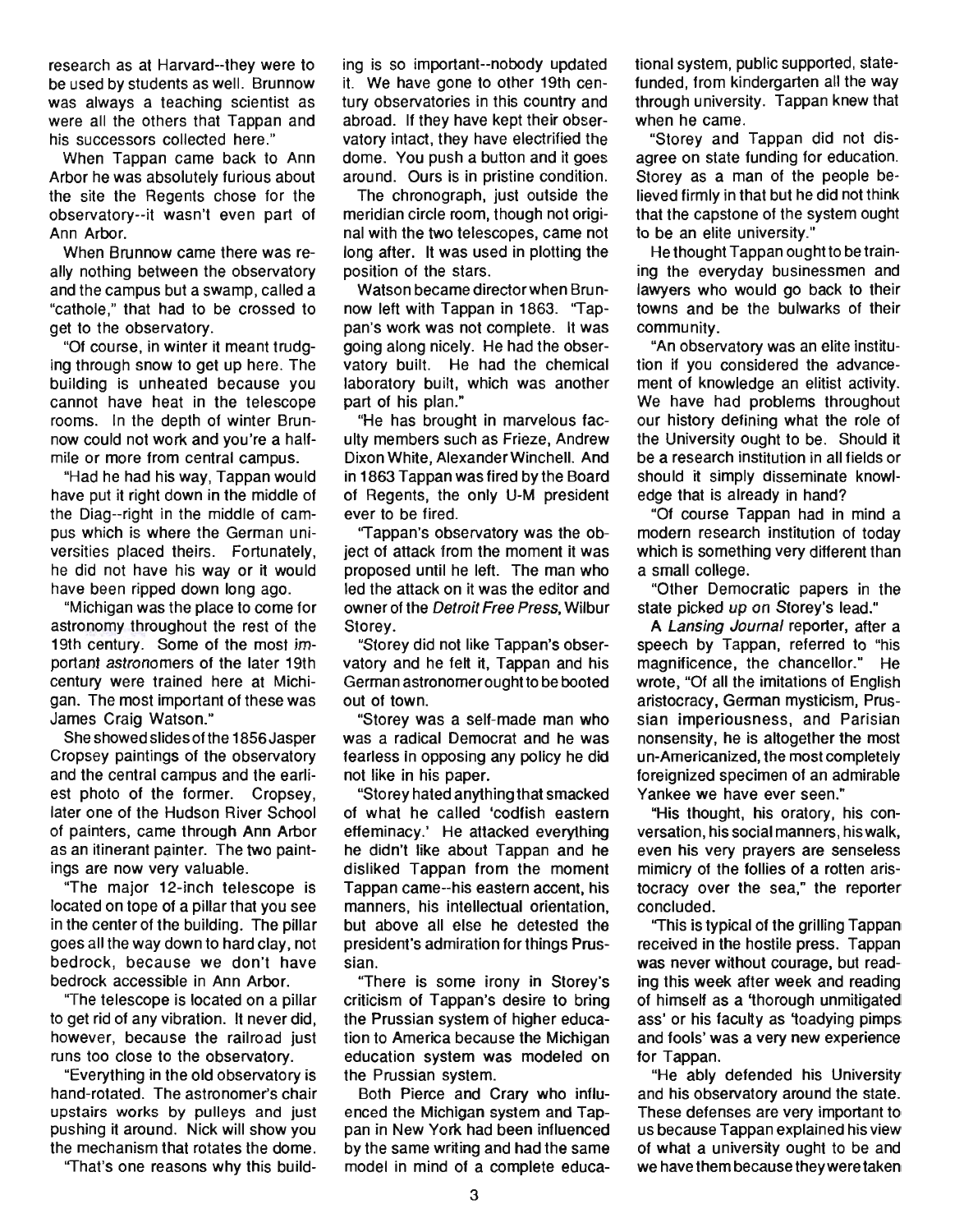down verbatim and printed in less hostile newspapers.

"Around 1855 the storm began to abate. Henry Walker, the benefactor of the observatory, bought the Free Press in orderto shut Storey up. Storey went on to Chicago, bought the Chicago Times and proceeded to raise more controversy there during the Civil War than he had in Michigan.

"He was in favor of secession and not an opponent of slavery in the South. He fought that cause just as vociferously as he had his anti-Tappan crusade. They broke into his press and burned it down.

''Tappan was certainly an aristocrat and he never fully understood the community to which he had come. He strode across campus with his great German mastiffs, Buck and Leo, in his European style clothing. He was not a tactful person. He had great things to do. He wanted to get them done and he did not brook opposition too readily.

"There's not doubt that Tappan brought abut his own demise, but he did not deserve to be fired. It was an eleventh hour action by a Board of Regents taken in by all the Storey agitation.

"None of the Regents had been reelected and before they went out, they fired Tappan because they knew they would not have another chance. They waited until graduation was over and the students all left. Then they fired him and adjourned.

"The alumni were enraged. There were protests to the Regents, to the town. It is literally true that the alumni who were in the Union Army met the night before the Battle of Vicksburg and wrote their protests."

But the Battle of Gettysburg occurred about the same time and Ann Arbor had more serious things on its mind. "Michigan was heavily involved- -the Michigan First and Fifth Infantry and, I think, the 22nd was there also. There were quite a few deaths from Ann Arbor."

The Tappan family packed up and left Ann Arbor for good. They boarded ship and went to Germany, finally settling in Switzerland. They never returned to this country.

"Tappan was invited back in 1875 to try to undo some of the damage, but, he said, he was really too old to make the trip. The Regents took out the indictment of him in the Board minutes but none of that could really be undone.

"Did his efforts die with him? Not at all. The University as you know it today is largely the result of Tappan's creation. It is the University that he set moving.

"The chemical laboratory that was his next important building to be built was the first building in the country, and perhaps in the world, to be used entirely for the study of chemistry.

''That chemical lab is going to be the heart of the development of our medical school, of pharmacology, dentistry and public health. We still have the number one public health school in the country. All of those are the direct result of that chemical lab and the emphasis that Tappan gave to this campus.

"In 1875 a house was built onto the observatory to the west. There is still a faint outline of where the door used to go into the house from the meeting room, then the director's office, later the library," she noted.

Shortly after that a student observatory was built on so that students would have more access. The student telescope is on display.

"Another reason this building is so important is because it has all of its original instruments. We have not found another 19th century observatory of which that is true.

"By 1880 there were some sheds nearby for instrument makers. Almost all of our instruments from that time on were made right here.

"During the last couple of decades of the 19th century, the observatory was riding on its reputation. The directors during that time were really not advancing astronomy.

In the early twentieth century we wanted to get a good astronomer again. William Joseph Hussey agreed to come from Stanford University but he insisted on a much better telescope and more office and classroom space.

In 1908 an addition replaced the old student observatory, extending south from the meridian circle room. It had a 37-inch telescope made here in U-M shops.

A 1920 slide showed the 1908 addi·

tion and astronomer's house. The house would later go to make room for the Couzen's Hall nurses residence addition. Old University Hospital opened in 1925 across the street.

"This was not really a viable observatory for serious research any longer. There were too many lights. Hussey acquired money for the McMath-Hulbert observatory at Lake Angelus near Pontiac.

"Hussey was a very good fund raiser. He also raised money for the Lamont-Hussey observatory in Bloemfontein, South Africa, because we needed to observe in the southern hemisphere. Now we have one in Chile.

"Hussey was on his way to the opening of the South African observatory when he stopped off at London, was taken ill and died. We had U-M astronomers stationed there until 1950.

"We were using our other observatories--Peach Mountain, Lake Angelus and then in the 1970s Kitt Peak in Arizona, now our main observatory which we built with Dartmouth and Massachusetts Institute of Technology.

After that this was used only for minor research and students. Student telescopes are now over on top of Angell Hall. Faculty members were still here in the old observatory in the 1960s but the building was closed up in the later '60s and in danger of being condemned and torn down.

A slide of astronomy faculty including Professor Hazel "Doc" Losh stirred memories for some who had this popular basic astronomy teacher.

In 1976 Professors Albert Hiltner and Orren C. Mohler persuaded the University to tear down the addition which was no longer needed or used and leave the original intact.

"I really believe that Orren Mohler is the guardian angel of this building- the one who nudged, prodded and kept this building alive.

"Alice Lloyd Dormitory was built at that time and the University looked at this property. Fortunately it was too small for anyone to do anything with," she said.

"John Hathaway and others got this building on the National Register of Historic Places," Nicholas Steneck said.

"In 1976 the University was tearing down Barbour-Waterman Gym.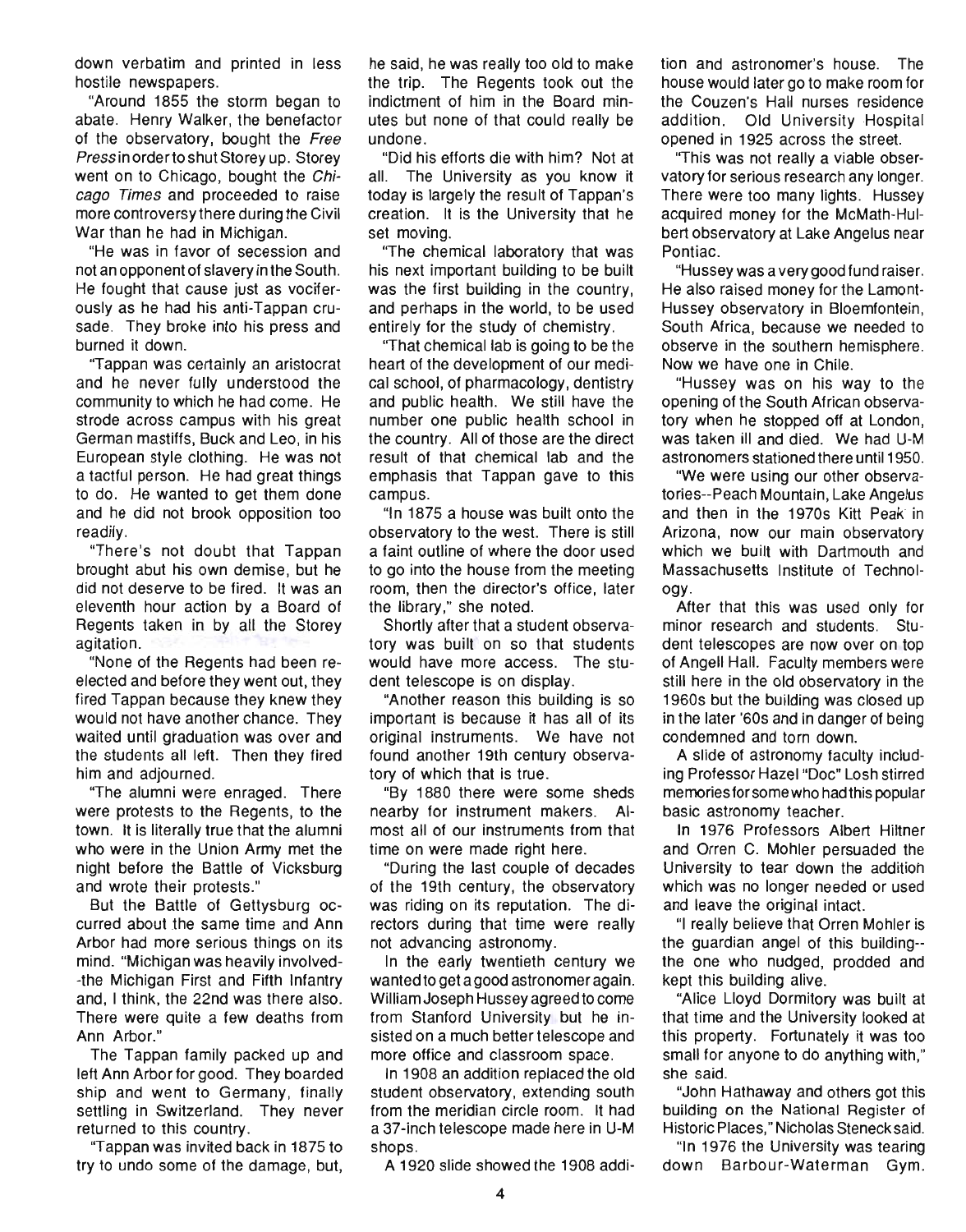Someone called me and said, you are a historian of science. You must know something about observatories and suggested we start working on this project.

"We started on this building and discovered how important it was. We then discovered how important Tappan was and from that we discovered how important the University was. It's sort of like an endless hold. We now teach a course on the history of the U-M.

"We once thought we could write a book on the history of the University. We now think if we cut it off somewhere around 1840-45 we can finish the first volume. We're not sure where the second volume would go. It's just something that has captured us.

"We had to get a use for the building. In the early 1980s I had an office for something called the Collegiate Institute for Values in Science in East Engineering. That's when they were clearing out East Engineering."

He suggested they could put his office in the Observatory. Officially there was no office space in it but he showed them that a little creative imagination with the long narrow spaces would make room.

The building was a mess. To move him in the University had to paint the inside of the building.

He pointed out that the woodwork and molding looked bad and ought to be painted too. "Well, okay," they said. He looked down. What about these floors? What do you suppose is under that dingy gray paint? "I suppose we could scrape that."

"You just keep going around saying 'What about this? What about that?'

''The great thing about this building is that it is so neat and so important that, although in the abstract nobody wants to do anything for it, when you get them in the bu ilding, they get excited about it."

He showed slides of the restoration to date and then took the audience on a tour.

"We discovered some interesting late 19th century workmen's drawings on boards of woodworking that was done. I have these down cellar.

"By the early 1980s the inside of the building began to improve. The next step was to do the outside where the paint was badly scaling. The painter who had done the dome before, by himself, swore that he would never go back up on that dome again.

"One day I got a call from the astronomy department that the American Astronomy Society was going to be in town in June 1989 and would we like to do something with the observatory. I said of course we would. It's a shame the building is such a mess on the outside but let me see what I can do to get it painted.

"I used the old guilt trip. There were a lot of important astronomers coming to town and it would be an embarrassment to the University if we showed them a dingy old observatory.

"Although I helped them put on a show, the astronomy department helped me by providing me an excuse to get the building painted.

"The workmen did a super job, two of them in particular. I came here one day and they had a third person working on it. Two hours later he was gone.

"I asked, 'Where's your helper?' They said he was doing a terrible job and we fired him.

"There's a long-standing bees nest here. The exterminator and I are great friends because I call him once a year to exterminate our bee hive. Squirrels live around the base of the dome.

''The dome has a tin roof over canvas and pine boards on top of the joist structure and plaster inside. It was a real mess. They patched plaster. They had to rope themselves on to the dome. They had to hang upside down sometimes to paint.

"We debated a long time as to what color to paint the building. We talked with Richard Frank the architect from Saline. This is a brick building with typical stucco on the outside. It is our best guess that this was probably a fairly natural stucco color.

"You probably can't believe that pinkish color in the Cropsey painting because Cropsey just liked colors. It is not at all characteristic.

"There's lots more to do on the building. Peg mentioned that we want to get the wooden tube back on the telescope upstairs."

The architect who built the building is not the George Bird in the Regent's reference whom no one can locate. Margaret found in a New York newspaper it was Professor Bull of New York. They want to dig out who he was and see if they can find some

plans.

"We're starting a new historical center for the health sciences here. There are 200-some-odd pieces of medical equipment, mostly from the Coller collection.

"I have about 25 pieces of equipment that came out of old Ann Arbor High School. I got a call one day that they were cleaning out their labs at Pioneer and there was some old equipment there.

"Ann Arbor High School may have taught the first physics labs in the United States. There's a whole history to be written here. I have the instruments, pictures of the instruments, lab notebooks kept in the 1880s.

"What the building needs now is a security system. As Peg mentioned, we've had two break ins. Three or four pieces were stolen. If you see a small brass transit (like a surveyor's) it's probably from here."

He led the tour into the unheated telescope rooms, first the meridian telescope room on the main floor, then upstairs to the main observing telescope.

The pillar or cone on which the main telescope sits goes fifteen feet into the subsoil to stabilize it. The building doesn't actually touch the cone at any point. The building is merely to keep the rain off the telescope, he said.

From the time the University built the third largest observatory in the world Michigan starts to lead the way in higher education. Within 12 years of this being built, the University will be the largest university in the United States.

Professor Steneck moved the telescope and dome, opened the shutter and explained how observations were made.

At first the dome moved on cannon ball ball bearings. They tended to all move to one side and there were holes for lifting and re-distributing them. Later they put in an iron rail mechanism.

It is now illegal to give stuff away at the University without it first being appraised for historical value. When the Stenecks first said a preservation policy was needed, they were told the University already had one--it was called "property disposition."

"It is my hope," Nicholas said, "that this building will be a reception center for alumni and visiting groups. If you know anybody on campus, especially up in administration, tell them what a good time you had in this building and how important it is."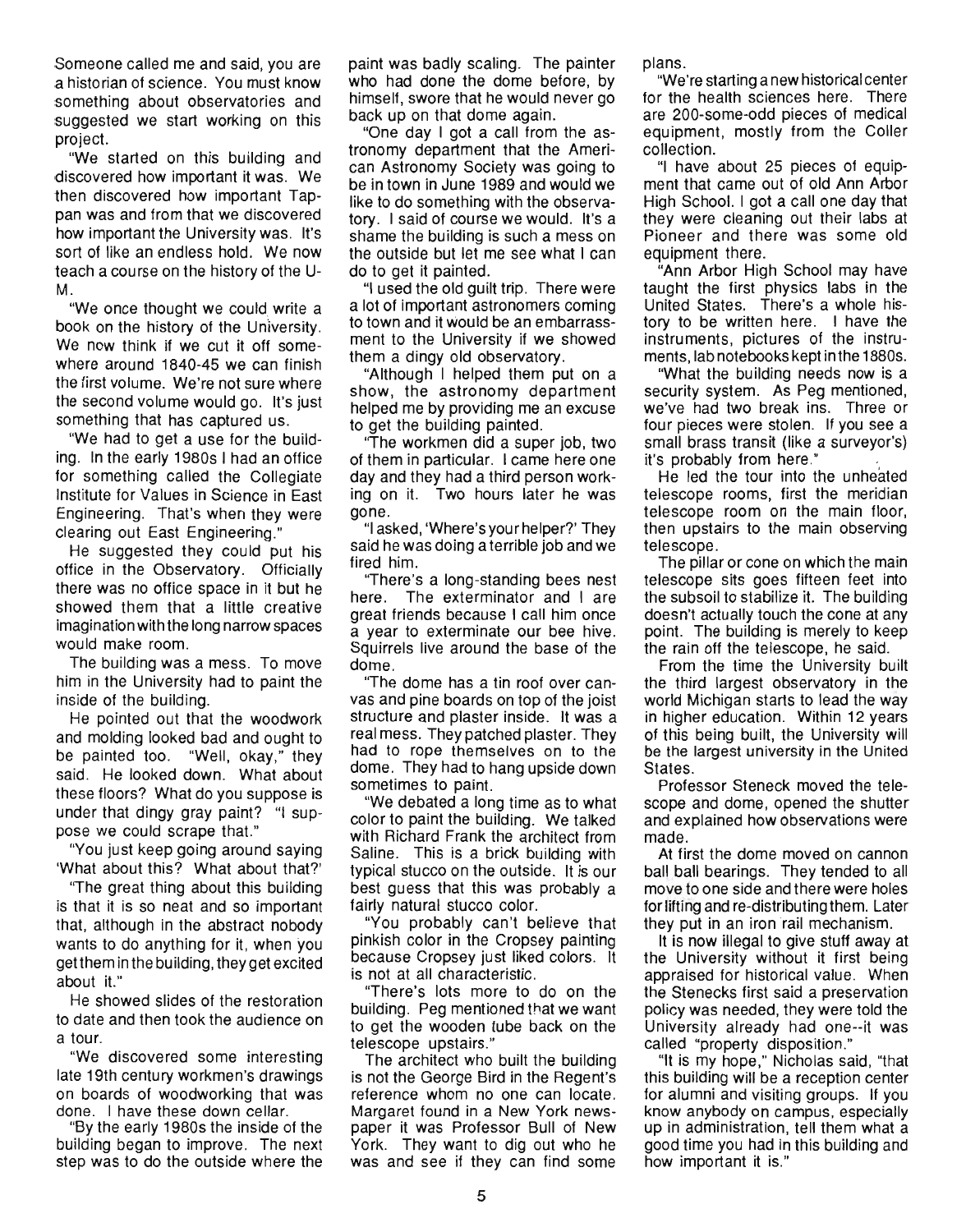## ANDREW TEN BROOK: FORGOTTEN FIGURE IN ANN ARBOR HISTORY By Russell E. Bidlack

(Editor's Note: Part 3 of Dean Bidlack's manuscript on one of the U-M's first professors and acting presidents, continued from February issue. The story continues after Ten Brook's outspokeness gets him in hot water with President James B. Angell.)

On February 22, 1877, the eldest Ten Brook son, whom townspeople described as an "imbecile," died at age 29. He was buried beside his mother in Forest Hill Cemetery. Emma Ten Brook recalled in 1887 that from her arrival in Ann arbor in 1868, she had nursed Edward "through a lingering and fatal illness."

On June 27, 1877, the Regents voted unanimously to dismiss Ten Brook from his post as University librarian, replacing him with his assistant, Raymond C. Davis.

The official reason for their action was stated in financial terms. Whereas Ten Brook's annual salary now stood at \$1,800, Davis agreed to fill the post for \$1,000, providing a saving of \$800. Claudius B. Grant had succeeded in rewarding his friend, and Ten Brook's enemies, included President Angell, doubtless smiled with satisfaction.

Rice Beal, editor of Ann Arbor's leading weekly newspaper, wrote on October 19, 1877:

It Is...thirty-three years since he came among us, and, with the exception of a broken residence of about ten years, he has been In prominent contact with our people and the multitudes of the University community. He has also served often as supply In the Baptist pulpit, and not infrequently in others.

... He owns a considerable amount of unproductive city property, which Is now affected by the general depression... With some losses, have also been coupled large expenses from domestic affllctlons ... lt become necessary, therefore, that the Professor shall seek elsewhere the means of support which the IIbrarlanshlp has hitherto ylelded...Like Abraham of old, he goes forth, called he knows not where.

Rice Beal's mention of Ten Brook's "unproduction city property" takes us back to June 1869 when he had launched an ill-fated business venture known as the "The Ten Brook Addition."

This involved the tract of land between Geddes and South University Streets (the latter street was then called Orleans), from Elm Street to what is now Oxford.

Engaging an engineer named DeVolsomWood, Ten Brook had drawn up a plan dividing this property into some 50 lots. (The tract had been valued at \$7,000 when his first wife had willed it to him in 1867.)

Besides the usual clearing of trees and brush and laying of board walks, Ten Brook laid out and graded two streets within is subdivision which he named Walnut and Linden. Finally, on February 3, 1873, the City Council accepted his plat.

Ten Brook had mortgaged not only the land involved, but his home as well, and had prevailed upon Emma, his second wife, to mortgage property which she had inherited in Washington, D.C., from her first husband, to meet the many expenses of such a venture.

When Mary Ten Brook was married to Alfred Eugene Mudge in Ann Arbor on September 14, 1870, it was Emma, as she recalled in 1887, not Andrew, who "expended some four hundred dollars of her own money in giving his daughter a suitable wedding."

The long post-war depression of the 1870s added to Ten Brook's financial problems. By the time of his dismissal from the University, he had not sold a single lot. He had sold a one-acre lot of his Washtenaw property, however, to Professor D'Ooge for \$2,500 in 1873.

Andrew Ten Brook was 63 years old when dismissed by the Regents, and, as he had done a quarter century earlier in a similar crisis, he returned again to the state of his birth, New York.

Prior to his departure, he sold his cow as well as his horse and buggy. He also took with him the contributions received on the eve of his departure (October 24, 1877) from a "donation party" provided by his Baptist friends, a kindness then typically shown departing clergymen.

Not only was Ten Brook embarrassed by his dismissal from the University that he loved, he also could not bear to remain in Ann Arbor to face what he knew was now inevitable - the foreclosure not only of his "addition," but on his beautiful home as well.

Emma remained, however, not only to continue operating her boarding house, but to provide a home for her son and daughter and to care for her husband's remaining son, George Max Ten Brook, whose epileptic seizures were now interspersed with violent temper tantrums.

Foreclosure on the Ten Brook Addition came on November 15, 1878, when the property was sold at auction to Elmina R. Brush for \$4,428.19.

The Connecticut Mutual Life Insurance Company held the mortgage on the Ten Brook home and 11-acre lot on Washtenaw. To pay his debt, Andrew was forced to deed the propertytothe companyfor\$1.000nAugust 5, 1879.

His son-in-law, Eugene Mudge, now a lawyer in Brooklyn, New York, arranged for Emma to add her signature to this transaction. He was also instrumental in arranging for her to rent the house for several years in order to continue her boarding income.

Besides provided for her own two children, as Emma recalled in 1887, she also continued to nurse her husband's son, who reached his 20th birthday in July 1878, "until at last, having been attacked by said son with an axe and nearly murdered, herfriends insisted upon his being sent to the Insane Asylum (at Kalamazoo)."

There the young man died on April 11, 1880. Andrew returned to Ann Arbor briefly to bury his last son in the family plot within sight of the Ten Brook Addition.

During the nine years between 1877 and 1886, which he called later "my years of exile," Ten Brook filled various Baptist pulpits in New York for short periods of time, and he lived for a while with his daughter and son-inlaw in Brooklyn.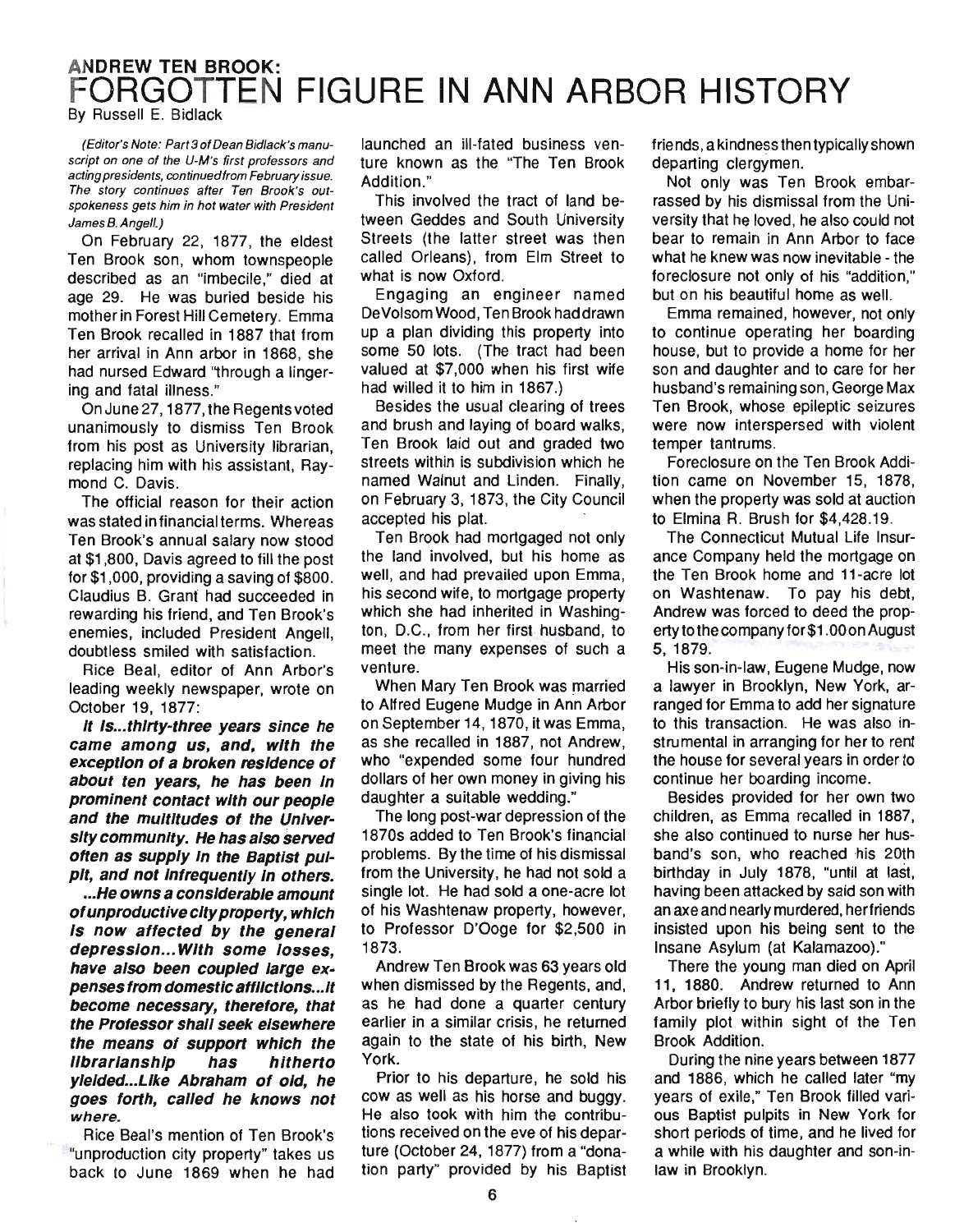He published a number of articles, primarily about hte culture and customs of Germany, and in 1884 his translation from the German of Anton Grindely's The Thirty Years War was published. He rarely communicated with his wife.

Following the marriages of her two children in the early 1880s, Emma Ten Brook gave up her boarding house and became matron for the Psi Upsilon Fraternity. In July 1885, however, she said farewell to the town where she had known little domestic happiness and went to live with her son in Chicago.

In the spring of 1886, now 72 years old, Andrew Ten Brook returned to Ann Arbor to spend the remainder of his days. He rented a room and boarded, according to the city directory of that year, at 16 North State Street. His address would change a number of times during the next thirteen years.

On May 12, 1886, Ten Brook wrote to President Angell, noting:

I have two volumes of historical import nearly ready for the press, one of them which I have had in contemplation for more than 3D years, and have been working upon most of the time for 7 years past, embraces the entire range of Christendom's history.

His real purpose in writing to Angell, however, was to request that his old professorship be restored. He listed a number of courses for which he believed himself qualified to teach. Angell replied rather blunting in a letter for which he made a file copy.

Entire frankness compels me to say, since you force a statement from me, that no testimony I have ever received Indicated that teaching is your calling, and until other testimony Is produced, I cannot conscientiously suggest your appointment.

... I belleve your vocation is writing or translating, and If I can be of any service to you in that calling, I shall be happy to aid you.

We must now relate an episode in Ten Brook's life that is both sad and ugly. On May 13,1887, in Detroit, he sued his wife, Emma, for divorce on the grounds of desertion.

The family scandal which this

caused, reported as it was in both the Detroit and Ann Arbor newspapers, can easily be imagined. It was through a chance reading of a Detroit paper that the matter came to the attention of Emma's son in Chicago.

Emma then soon responded with her own side of the story, from which some quotations have already been given. While not objecting to the end of the marriage, Emma asked for a bit of the support which she claimed she had never received from her husband - she asked for only \$5.00 per week.

While Ten Brook charged his wife only in general terms of desertion and "extreme cruelty," Emma's response was much more specific. Her descriptions of Andrew's fits of temper and extreme depression ring true, and she made a convincing case, at least in the judgment of this writer, that it was she who had been deserted.

The judge took Andrew's side, however, denying any financial support for Emma, and the divorce decree became final on December 12, 1888.

For a number of years following his divorce, Andrew Ten Brook was largely shunned by the citizens of Ann Arbor and by former colleagues at the University.

While it can be assumed that he attended services at the Baptist Church, by now on Huron Street, its records contain no reference to him until an annual meeting of the congregation on April 4, 1892, at which he gave the opening prayer.

It was also at this meeting that Raymond C. Davis, the man who had taken Ten Brook's place as librarian, was elected a deacon.

Then on June 21, 1893, Ten Brook was chosen as clerk on an interim basis, and the church minutes for July, August, and September, 1893, are in his distinctive hand. Increasingly important duties were assigned to him as time passed, and eventually he was even invited to teach a Sunday School class in German.

Ten Brook never counted Raymond C. Davis among his enemies, even though he had replaced him as the University's librarian in 1877. Davis treated the old man with respect, addressing his as "Professor," and gave him free access to the book

collection, now housed in a spacious building of its own. It was there that Ten Brook spent most of his time.

A touching letter written by Ten Brook on December 11, 1893, has been preserved among the Angell papers at the Bentley Library. while the letter to which it was a reply has been lost, we can guess it contents from Ten Brook's response.

Some six years ago when I called your attention to an evident error in an historical work, you yourself requested me to not such when I found them and put my Initials In the note. I have done this since In a number of Instances.

My supposition that I was acting on authority Is my only plea for this transgression of a law which I myself suggested to the committee. I shall carefully refrain from doing the same again. I thought I was doing a service.

In the 1890s, following the organization of a humane society in Ann Arbor, Ten Brook took up the cause of teaching children to be kind to animals. He chaired the society's education committee and in that role addressed classes in the local schools.

He was also happy to reminisce about life in Ann Arbor in the 1840s, as well as his experiences as a young man in western New York, whenever the county or the state historical society invited him to do so.

In 1893, he welcomed the invitation of the Ann Arbor Register to write a history of Ann Arbor and its schools to appear in successive issues of the paper. He also wrote a history of the town's Baptist congregation. Always a lover of anecdotes, he recorded incidents which were told to him as well as those form his personal memory.

Although his last years were lived in genteel proverty, his health was good and his mind as sharp as ever. Even after passing his 80th year, he continued to hope that he might be called back to his professorship at the University.

(To be continued In April Issue.)